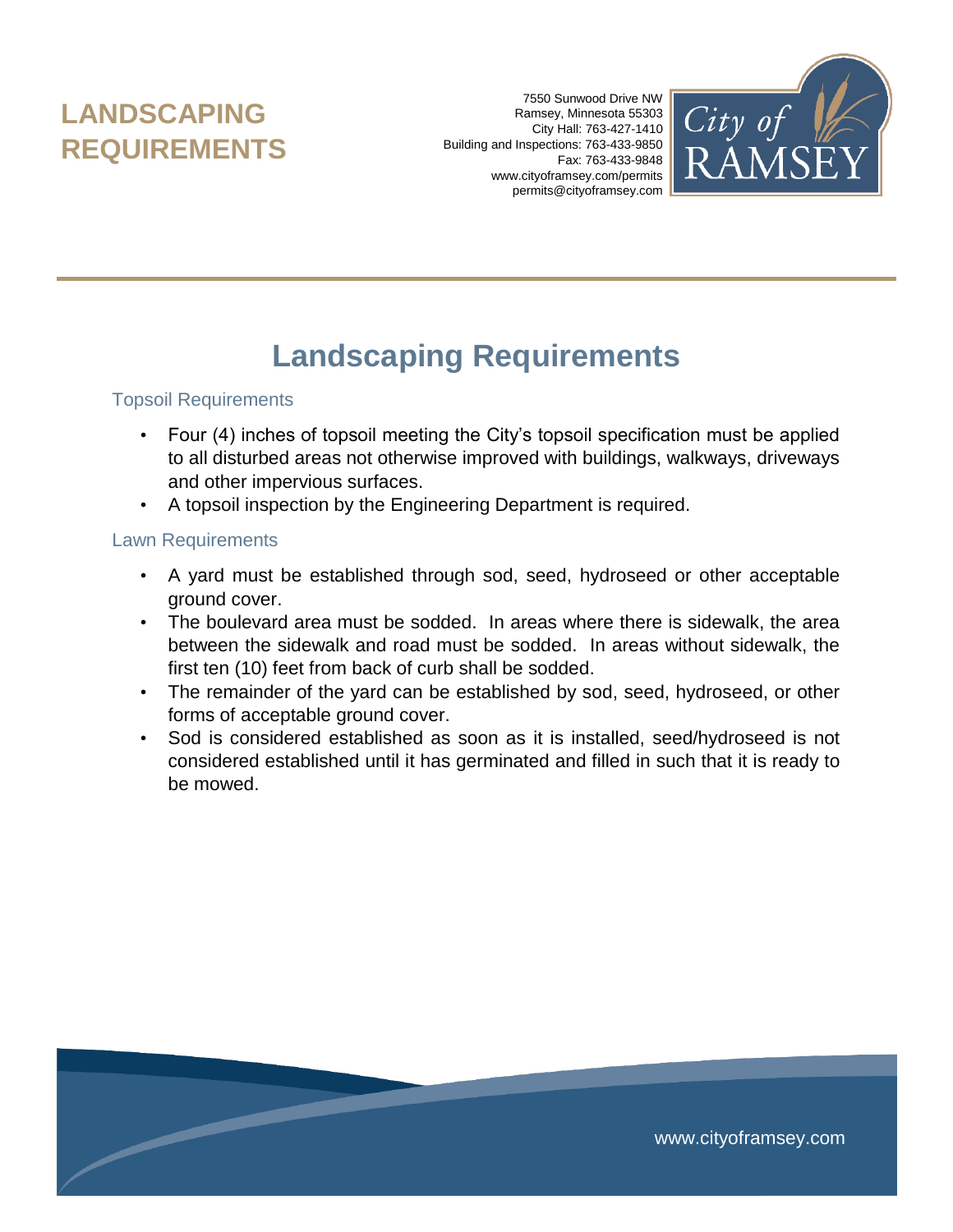## Planting Requirements

- Generally, two (2) front yard trees are required per single family lot. However, each Subdivision has an approved landscaping plan that identifies how many trees and which species are to be planted. If a developer/builder wants to deviate from the approved landscape plan, they must obtain approval first from the Community Development Department prior to installation. The Ramsey Tree Book can be used to identify potentially acceptable alternatives.
- In certain instances, a lot may have additional planting requirements. It is strongly recommended that a developer/builder review the approved landscape plan to understand if additional plantings are required.
- Deciduous trees shall be a minimum of one (1) inch in diameter measured six (6) inches above ground and coniferous trees shall be a minimum height of five (5) feet. Again though, these standards may fluctuate depending on the subdivision.
- See the table on the next page for subdivisions that have additional planting requirements as well as for a list of prohibited species.

The topsoil, lawn and planting requirements shall all be inspected and approved by the City prior to issuance of a Certificate of Occupancy. If the Certificate of Occupancy is requested prior to the completion of any of the aforementioned requirements, a Landscape Escrow in the amount of \$5,000.00 shall be deposited with the City prior to issuance. Upon completion of the landscaping requirements, the escrow will be released to the party that deposited it with the City.

## Planting Standards

- Once the tree is placed in the planting hole, remove all burlap, rope/twine/wire from the top and sides of the root ball (if balled and burlap stock).
- The first set of primary roots shall be at finished grade.
- Woodchip mulch shall be placed around the base of the tree at a depth not to exceed four (4) inches and shall not be piled against the trunk of the tree.